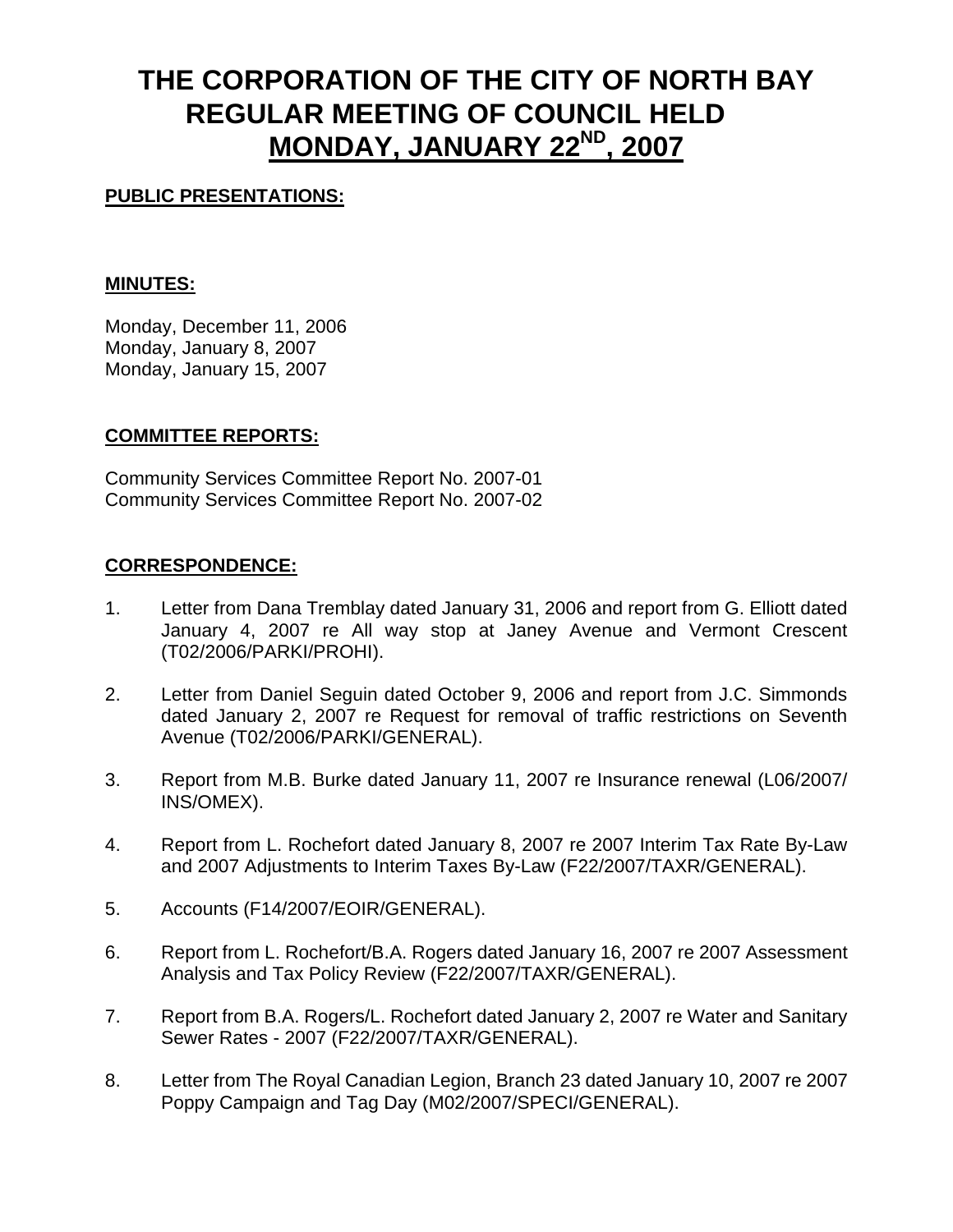- 9. Report from M.B. Burke dated January 12, 2007 re Littledown Lane name (C00/2007/BYLAW/TRAFFIC).
- 10. Report from E.A. McCullough dated December 19, 2006 re Fire Department Establishing & Regulation By-Law and name change (C00/2007/BYLAW/FIRE).
- 11. Report from J. Manning/B.A. Rogers dated January 8, 2007 re Request for Proposal 2006-153, Concession services at the Transit Terminal (A19/2005/ TRANS/TERMINAL).
- 12. Report from J.C. Simmonds dated January 10, 2007 re 2007 Budget Enhancements Waste Management (E07/2007/WASTE/GENERAL).
- 13. Report from J. Manning/B.A. Rogers dated January 18, 2007 re Tender 2006-162 Janitorial services - City Hall and Public Works (F18/2007/TENDE/GENERAL).
- 14. Report from P. Carello dated January 16, 2007 re North Bay Jack Garland Airport Infrastructure upgrades (F11/2007/NOHFC/NBJGA).
- 15. Report from J. Manning/B.A. Rogers dated January 10, 2007 re Request for Proposal 2006-144, Concession services at the Arenas (L04/2007/LEASE/ARENAS).
- 16. Report from J. Houston dated January 15, 2007 re Phase 2 Memorial Gardens Exterior Wall Repair/Replacement (F05/2007/PARKS/PR66).

#### **BY-LAWS FOR CONSIDERATION:**

#### **General Government - First, Second and Third readings:**

By-Law No. 2007-03 to levy certain interim rates, taxes and charges.

By-Law No. 2007-04 to adjust Interim Taxes for 2007.

By-Law No. 2007-06 to amend Procedural By-Law No. 2003-139 (Code of Conduct).

By-Law No. 2007-09 to execute an Agreement of Purchase and Sale with Chamberlain Management Services Limited, in trust, relating to the purchase of 1.08 acres of land to the east of the Chamber of Commerce Building.

#### **Community Services - First, Second and Third readings:**

By-Law No. 2007-07 to regulate the administration of Building Permits.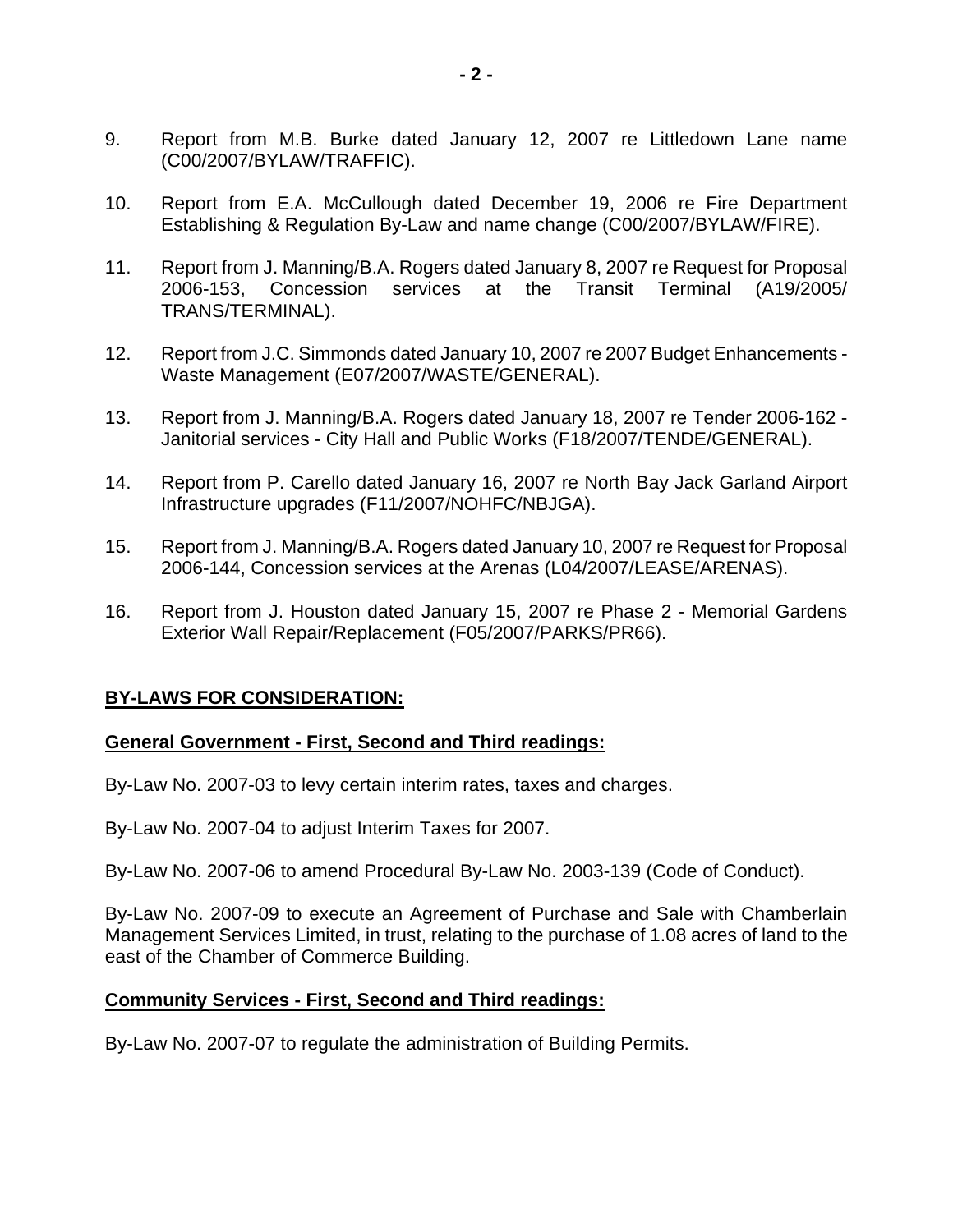#### **BY-LAWS FOR CONSIDERATION continued:**

#### **Engineering & Works - First, Second and Third readings:**

By-Law No. 2007-05 to amend Traffic & Parking By-Law No. 2002-001, Schedule 6 (Stop Signs - Section 11).

By-Law No. 2007-08 to execute an Agreement with Stantec Consulting Ltd. relating to the reconstruction of Oak Street from Fraser Street to Wyld Street.

#### **MOTIONS:**

Councillor Koziol re Environmental Green Plan

# **IN-CAMERA CORRESPONDENCE:**

- 17. *Confidential* report from P. Bullock dated January 3, 2007 re Property matter.
- 18. *Confidential* report from M.B. Burke dated January 11, 2007 re Property matter.
- 19. *Confidential* report from L. Rochefort dated January 11, 2007 re Property matter.
- 20. *Confidential* report from J. Manning/B.A. Rogers dated January 16, 2007 re Property matter.
- 21. *Confidential* report from J.C. Simmonds dated January 10, 2007 re Property matter.
- 22. *Confidential* report from J.D. Knox dated January 17, 2007 re Personnel matter.
- 23. *Confidential* report from J. Houston dated January 16, 2007 re Property matter.

# **MOTION FOR RECONSIDERATION:**

# **QUESTIONS & ENQUIRIES:**

# **GIVING NOTICE:**

# **ADJOURNMENT:**